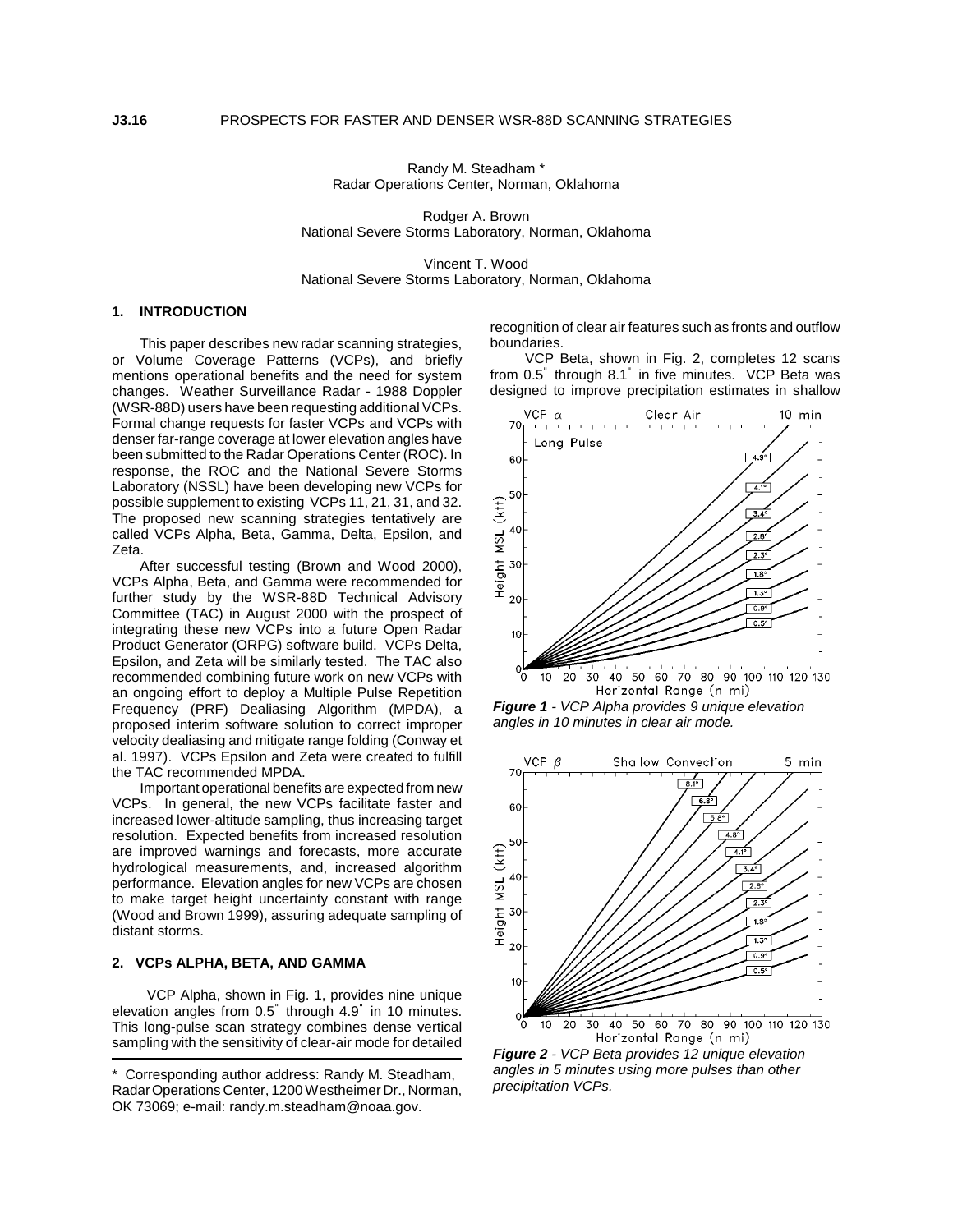rainstorms and snowstorms and non-severe thunderstorms. With VCP Beta, forecasters can monitor lake effect storms, distant severe convection, and low-top thunderstorms.

VCP Gamma, shown in Fig. 3, provides 14 unique elevation angles from 0.5" through 19.5" in 4.1 minutes. VCP Gamma would be used during severe thunderstorm outbreaks. Forecasters can sample deep convection at a faster rotation rate than VCP 11. As with all new VCPs, VCP Gamma will provide better estimates of rainfall and snowfall, particularly in situations of beam blockage, since the next unblocked elevation angle is nearer the earth than elevation angles of current VCPs.

# **3. VCP DELTA**

VCP Delta, Fig. 4, completes six unique elevation angles from 0.5" through 6.5" in 2.3 minutes. VCP Delta offers quicker updates of elevation and volume products



*Figure 3 - VCP Gamma provides 14 unique elevation angles in 4.1 minutes.*



*Figure 4 - VCP Delta provides 6 unique elevation angles in 2.3 minutes.*

used in severe weather warning situations. The increased temporal resolution of VCP Delta correlates radar data in time with rapidly evolving tornadoes (Trapp et al. 1999), microbursts (Roberts and Wilson 1989), and circulations found in tropical cyclones (Spratt et al. 1997).

### **4. VCPs EPSILON AND ZETA**

VCPs Epsilon and Zeta are modified versions of VCPs Gamma and Delta to support MPDA and are designed to be used when Doppler velocity aliasing or range folding problems exist. VCP Epsilon, Fig. 5, completes 12 unique elevation angles from 0.5" through 19.5" in five minutes.

VCP Zeta, Fig. 6, completes five unique elevation angles from 0.5" through 6.5" in 3.3 minutes. VCPs Epsilon and Zeta require the use of MPDA to deduce the most likely Doppler velocity values and reduce range folding.



*Figure 5 - VCP Epsilon provides 12 unique elevation angles in 5 minutes using multiple pulse repetition frequencies to improve velocity fields.*



*Figure 6 - VCP Zeta provides 5 unique elevation angles in 3.3 minutes using multiple pulse repetition frequencies to improve velocity fields.*